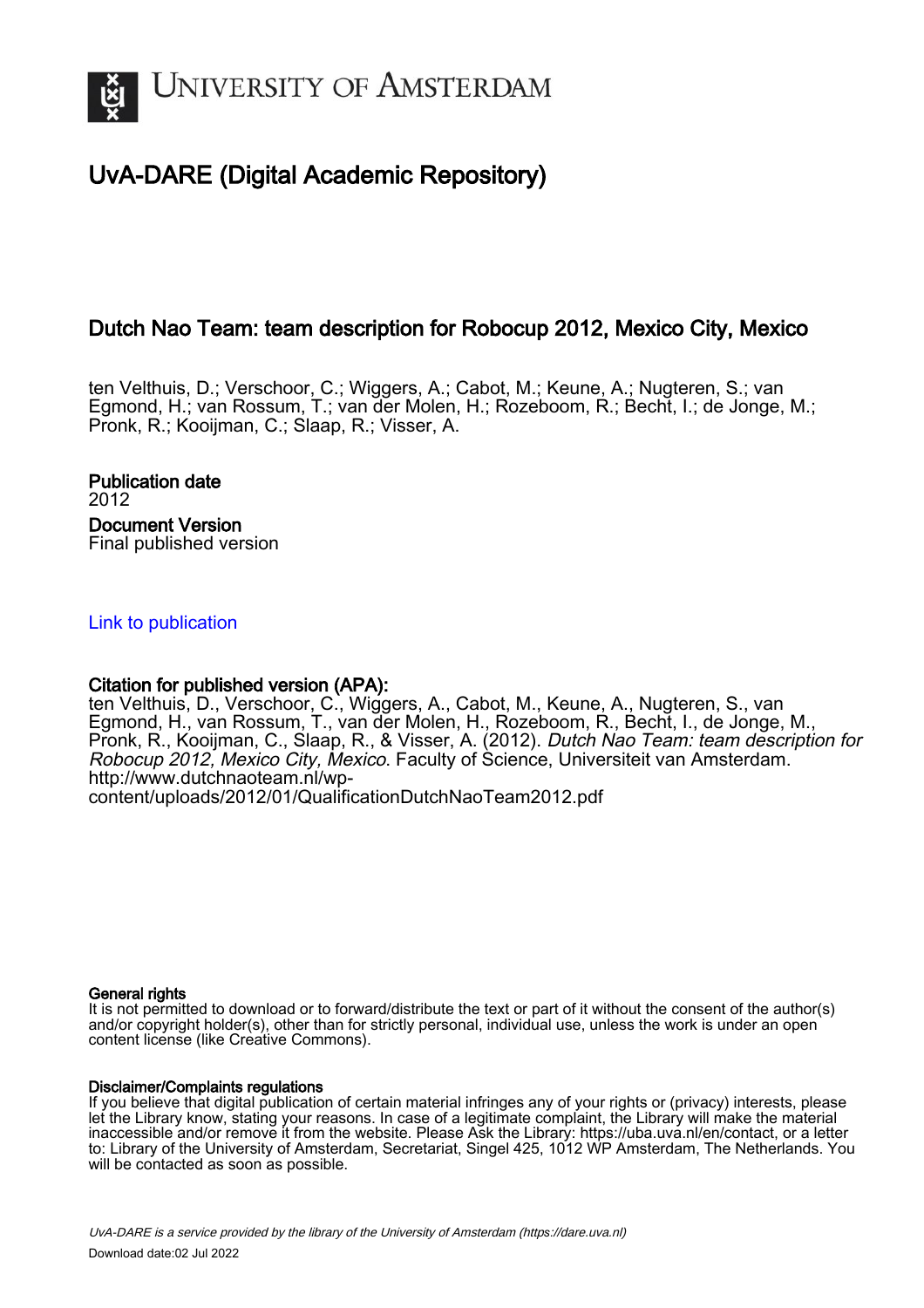# Dutch Nao Team

## Team Description for Robocup 2012 - Mexico City, Mexico http://www.dutchnaoteam.nl

#### January 11, 2012



Duncan ten Velthuis<sup>1</sup>, Camiel Verschoor, Auke Wiggers<sup>2</sup> Michael Cabot, Anna Keune, Sander Nugteren, Hendrik van Egmond, Tim van Rossum, Hessel van der Molen, Richard Rozeboom<sup>3</sup> Inge Becht, Maarten de Jonge, Richard Pronk, Chiel Kooijman, Roman Slaap and Arnoud Visser<sup>4</sup>

> Dutch Nao Team Faculty of Science Universiteit van Amsterdam dutchnaoteam@googlegroups.com

Coordinator Vice Coordinators Senior members <sup>4</sup>Supervisor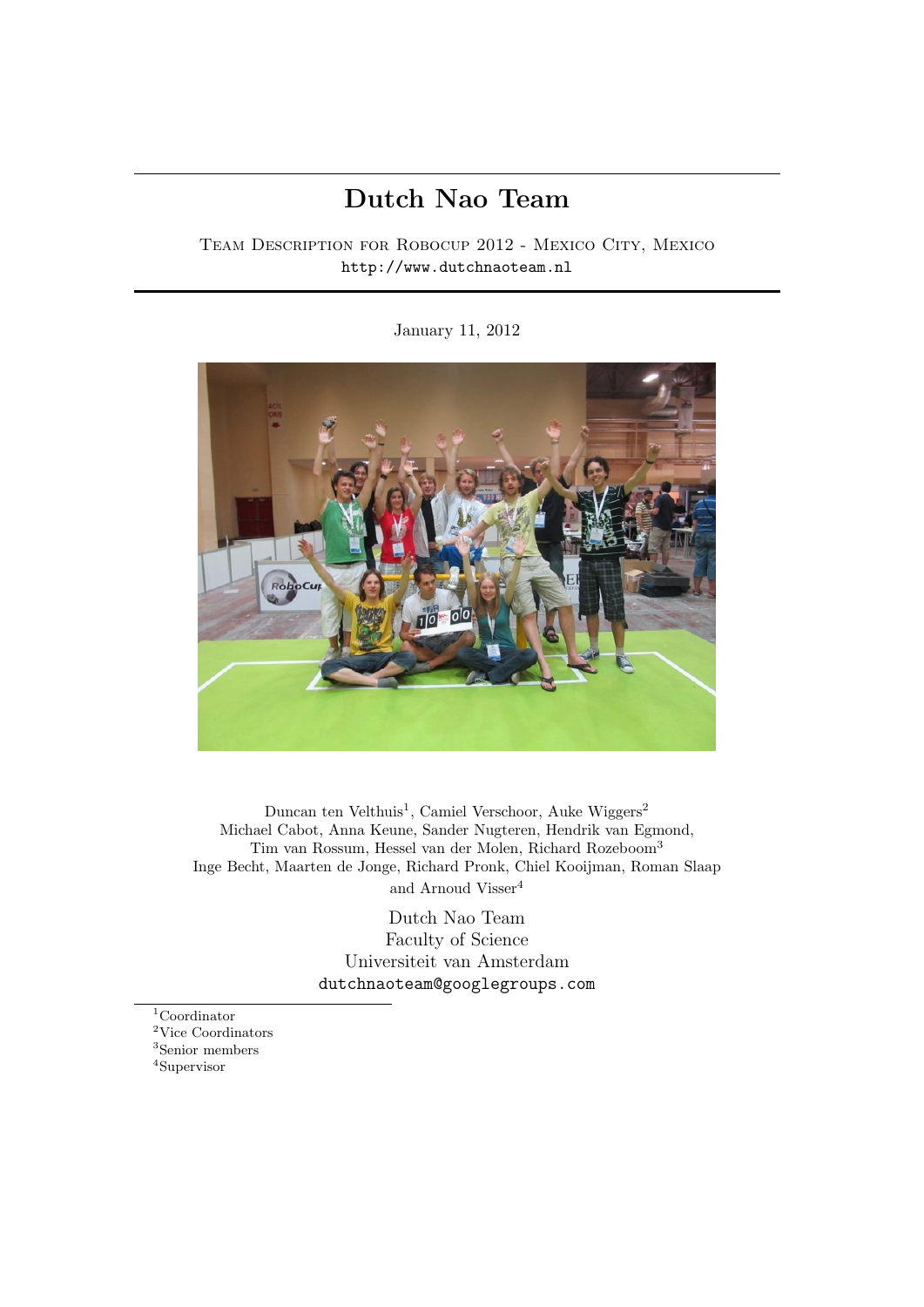## 1 Introduction

The Dutch Nao Team consists of Artificial Intelligence (AI) Bachelor and Master Students, supported by a senior staff-member. The Dutch Nao Team debuted in the Standard Platform League (SPL) competition at the German Open 2010 [5]. The same year the first research paper about the Nao was published [1]. In 2011 the Dutch Nao Team made its breakthrough by qualifying for the World RoboCup in Istanbul [2].

This year six new students will participate in the team in order to guarantee the continuity of the team. This year the Dutch Nao Team is planning to participate in the competition of the following opens:

- RoBOW 12.1 (February 2012)
- German Open (29-03-2012 until 01-04-2012)
- Iran Open (03-04-2012 until 07-04-2012)
- Dutch Open demonstration (25-04-2012 until 29-04-2012)

## 2 Relevant Achievements and Publications

The Dutch Nao Team is a continuation of the Dutch Aibo Team, which participated at three competitions and published on several occasions<sup>5</sup>. The Dutch Nao Team participated both at the Mediterranean Open 2011 and in the Iran Open 2011. In Istanbul 2011 the team became second in the first round and survived the elimination round in a penalty shoot-out against SPQR-Chili, resulting in a top 16 position. At the Mediterranean Open Workshop on RoboCup Research a presentation about "RoboTag with a humanoid robot" was given. At the RoboCup Iran Open Symposium the paper 'An Experimental Comparison of Mapping Methods, the Gutmann dataset' was published [6]. A summary of this study was presented at the Research Challenge in Istanbul.

#### Support

The Universiteit van Amsterdam has been active in the RoboCup since Paris 1998. The university has been participated in several leagues (Windmill Wanderers, Clockwork Orange, UvA TriLearn, UvA Rescue, Dutch Aibo Team, Amsterdam Oxford Joint Rescue Forces). The Institute of Informatics supports the team with a fully equiped robot lab (large enough for the Standard Platform League soccer field) and the usage of two academic Nao robots and a package of five v3.3 Nao robots. When the Dutch Nao Team qualifies for Mexico 2012, the Univerisiteit van Amsterdam will support us with new v4.0 Nao robots.

<sup>&</sup>lt;sup>5</sup>See for an overview http://www.dutchnaoteam.nl/index.php/publications/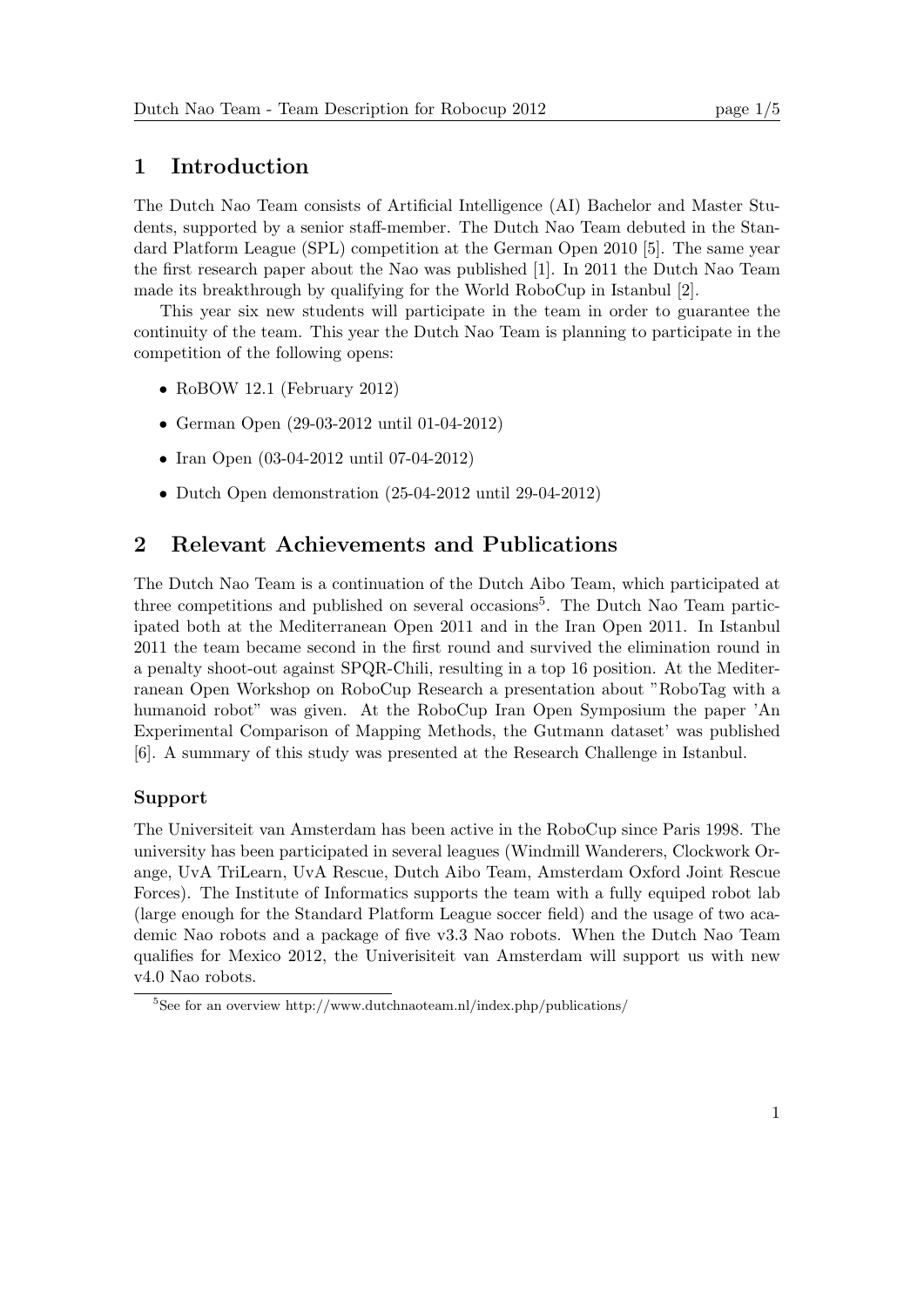## 3 Research

The main focus of the Universiteit van Amsterdam is the combination of Artificial Intelligence and Robotics. The RoboCup initiative provides the team the opportunity to acquire various abilities of many aspects within robotics. Research and education will be combined in the studies performed to graduate at our university. The shared goal is to establish a base code build in Python with a focus on motion, vision and localization. Python is a general-purpose high-level programming language whose design philosophy emphasizes code readability. Python aims to combine remarkable power with very clear syntax, and its standard library is large and comprehensive. Python is the brainchild of an alumnus of the Universiteit van Amsterdam and was built at the Science Park where our university is located. The Dutch Nao Team will subsequently increase the efficiency of its base code and will optimize it in the years to come. The Dutch Nao Team believes in open source, therefore, the project has been made available for the RoboCup community [4].

#### 3.1 Vision with C++

This year the Dutch Nao Team started writing C++ vision modules, which can be called from Python.  $C++$  will make the code faster and is a great investment for future projects. For now, Python is the base of the project and C++ a performance gain in the vision modules, where time is a crucial factor.

One of the recent developments towards vision in  $C++$  is an improved ball-tracking algorithm. The previous implementation took the mean of all red pixels in the image. However, the new implementation locates the ball correctly using Hough transformation on a tresholded image. Although this is a heavier operation than the previous implemented Python code, this will be compensated by the benefit of the speed of  $C_{++}$ . The current speed is comparable to our previous implementation (20 milliseconds against 25 milliseconds). Due to the improvement, the Nao robot will not detect all objects that have the correct hue of red, but will only detect objects that have a spherical characteristic as well, which was severely lacking in the previous implementation.



Figure 1: Left: Previous balltracking algorithm, the green dots indicates found ball location. Right: Improved vision module using Hough transform and C++.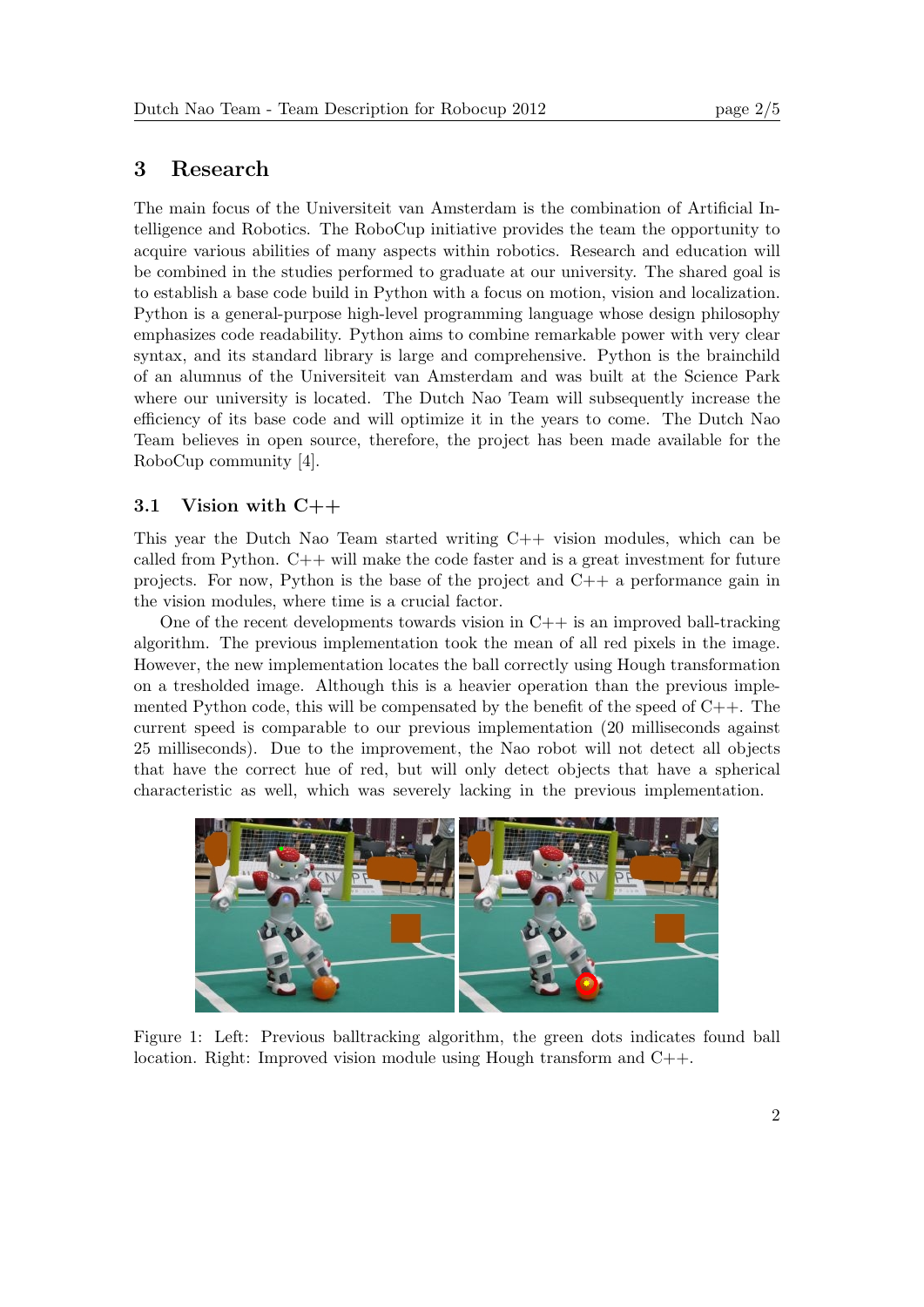## 3.2 Test Suite

During previous competitions calibration was time consuming. One of the goals of the test suite is to build a user-friendly interface that allows us to quickly calibrate the Nao robots for our vision applications. Besides calibration, the Test-Suite will also enable the team to easier view, edit, read and control our code running on the Nao robot. It will also provide the possibility to show self-localization results graphically. The back-end of the test suite (also written in Python) will consist of a complete full-duplex communication system, which will enable sending, writing and reading of variables, data and files in real-time.



## 3.3 Communication and Planning

The Nao robots will communicate using a zeroconf protocol. The communication between Nao robots will be kept to a minimum. The players will only act different from their originial behaviour, when a conflict is detected. For example, when two robots see the ball, only the closest robot will try to intercept it, while the behaviour of the other will be overridden. Together with localization and Nao robot recognition, a tactical behaviour can be implemented. For instance, assisting other Nao robots in an attacking state or defensive state.

#### 3.4 Localization

For localization the Dutch Nao Team researches multiple methods: Dynamic Tree Localization, a Kalman Filter and a Particle filter. Dynamic Tree Localization [3] splits the field recursively into blocks. Each block holds a probability that a Nao robot is in this block. Besides a probability, a block contains a list with the distance (a range) and the angle (also a range) towards each possible observable feature. As features, the goals and line crossings will be used. Children of a block which hold a probability lower than a certain threshold are removed. Is the probability in a block higher than an another threshold, then the block is split. In this way it is possible to maintain a belief over all possible locations without the need to (re)sample. It is assumed that such a tree-like structure results in a method with a lower computational complexity compared to other approaches, while it does hold the possibility to create a complex belief. Dynamic Tree Localization can also estimate the location of the Nao robot in a accurate way; is robust against noisy data; can handle kidnapping; and does not have to keep track of previous observed observations [3]. This localization algorithm will be compared against standard reference algorithms such as a Kalman or Particle filter.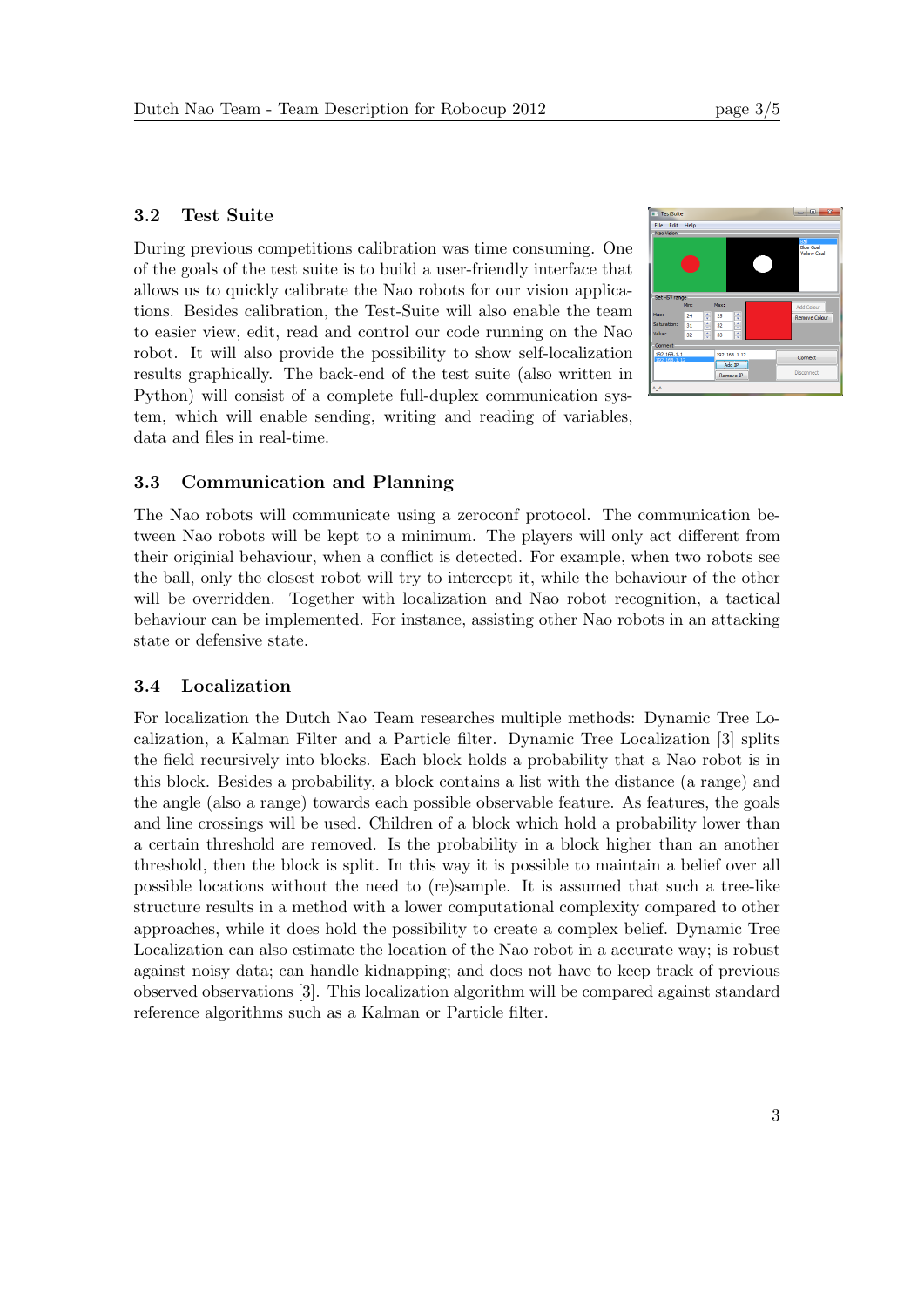## 3.5 Simulator

The 3D robot simulation environment (USARSim) is extended with the possibility to reproduce the appearance and the dynamics of generic legged robots and especially a humanoid Nao robot. USARSim is based on the Unreal Engine, which provides facilities for good quality rendering, physics simulation, networking, highly versatile scripting language and a powerful visual editor. Building a realistic simulator implies that interaction models are needed which replicate the dynamics of a walking robot with many body contacts, while maintaining a fast frame rate. Several approximations have been tried, and the performance evaluated. This extension could have a wide application range, which allows people to develop and experiment typical robotic tasks at home, without requiring a real robot. The development of this open source simulation is not



Figure 2: A simulation of a Nao robot in USARSIM environment

only valuable inside the Standard Platform League, but should also be interesting for the Soccer Simulation League and the @ Home League. Outside the RoboCup community this simulation could be valuable for Human-Robot Interaction research.

## 3.6 Motion Control

The motions of last year will be improved by making them more robust and secure. Examples of these motions are the keeper dive, the heelkick and the sidekicks. A few of those innovations are demonstrated in the 2012 Qualification video<sup>6</sup>. Thanks to the development of a realistic Nao simulation, it is easier to develop new motions, either manually or by supervised learning.

 ${}^{6}$ See for a larger overview http://www.dutchnaoteam.nl/index.php/media/movies